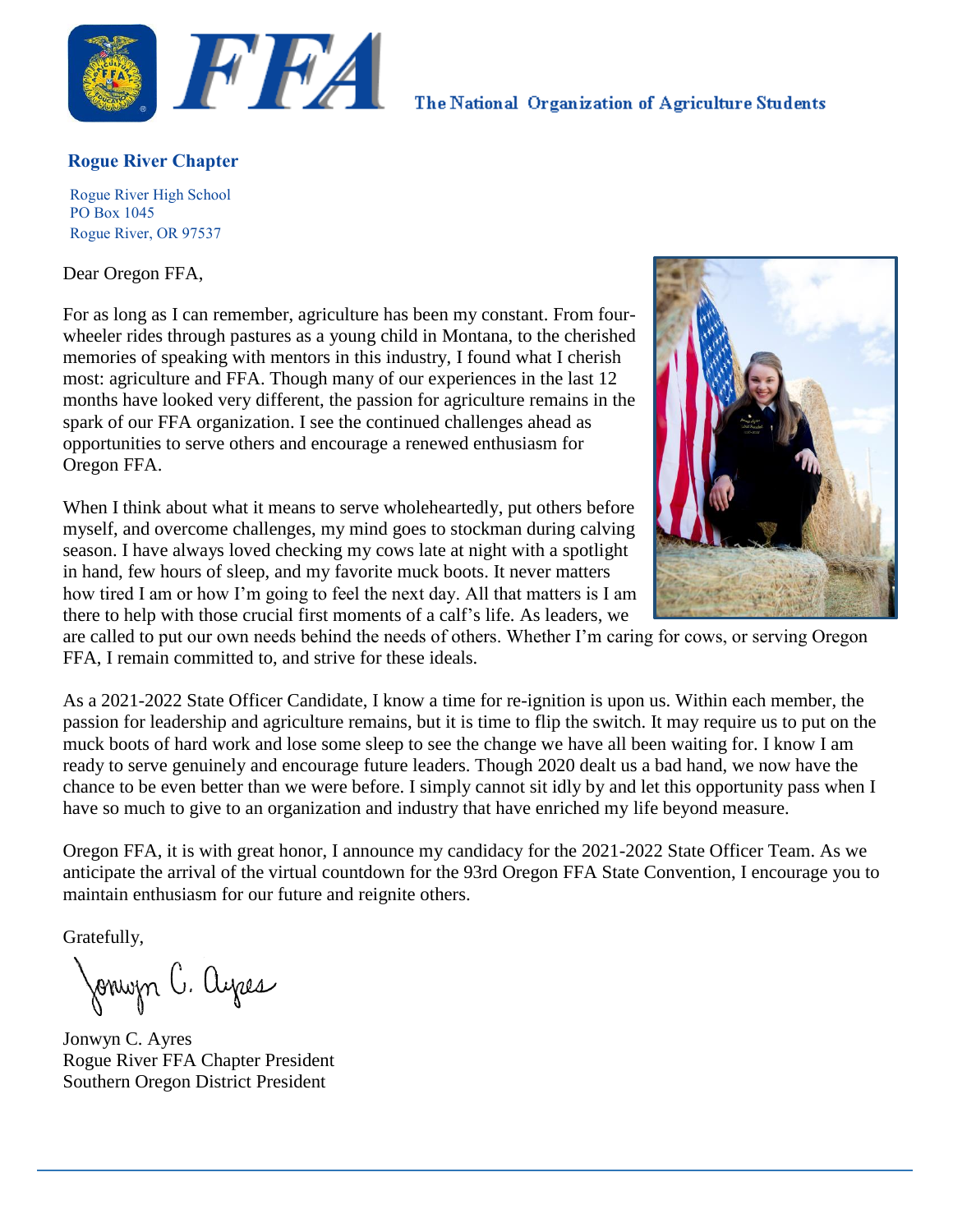| Freshmen Year                                          | S <sub>0</sub>    |
|--------------------------------------------------------|-------------------|
| 2017-2018                                              |                   |
| <b>FFA</b>                                             | FF/               |
| Degree: Greenhand                                      | Deg               |
| Activities/Awards:                                     | Lea               |
| -SOD Greenhand Conference                              | -Cha              |
| -District Beginning Ag Sales,                          | Act               |
| 3rd Place Team                                         | -SOI              |
| -District Creed Speaking, 3rd                          | Worl              |
| Place                                                  | -Rog              |
| -District Parliamentary                                | -Rog              |
| Procedure, 3rd Place Team                              | -Cha              |
| -Sectional Creed Speaking,                             | -Cha              |
| 3rd Place                                              | Fami              |
| -State Convention                                      | -Dist             |
| -State Horse Evaluation, 2 <sup>nd</sup>               | Spea              |
| Place Team                                             | -Sect             |
| -CDE Days Livestock                                    | Spea<br>-Stat     |
| Judging, High Individual<br>-State Fair, Reserve       | Spea              |
| <b>Champion Master Showman</b>                         | - Dis             |
| -State Fair, Champion Angus                            | Proc              |
| Heifer                                                 | -Sect             |
| -State Fair, Reserve Supreme                           | Proc              |
| Market Lamb                                            | -Stat             |
| -State Fair, Reserve Cross                             | -Stat             |
| <b>Bred Ewe Lamb</b>                                   | 3 <sup>rd</sup> P |
| -Jackson County Fair                                   | -CD <sub>l</sub>  |
| -State Beginning Livestock                             | Judg              |
| Judging, High Individual                               | -Rog              |
| -Beef Production SAE                                   | -SOI              |
| -Chapter Banquet                                       | -Bee              |
| -Chapter Auction                                       | -Jack             |
| -Basketball Concessions                                | Char              |
| School                                                 | Shov              |
| -Varsity Basket Ball, 4A                               | -Jack             |
| <b>State Championships</b>                             | Char              |
| -Varsity Track, 4A State 2 <sup>nd</sup>               | -Cha              |
| Place 4x100 Team                                       | -Jack             |
| -Mathletes Club                                        | Char              |
| -Grants Pass Rotary Speaker                            | -Jack             |
| -Brain Bowl Team                                       | Rese              |
| -TAG Student                                           | Sch               |
| -Honor Roll                                            | -Var              |
| Other                                                  | Play<br>-Var      |
| -NJAA, OJAA                                            | Char              |
| -Oregon Jr Angus Princess                              | -Hon              |
| -Oregon Jr Angus Treasurer<br>-Antelope Sheep 4-H Club | $-TA$             |
| -Rogue Cattle Co. 4-H Club                             | -Hor              |
| -Jackson County Cattlewomen                            | Oth               |
| -State 4-H Livestock Judging Hi                        | $-NJA$            |
| Individual                                             | $-Ore$            |
| -Exchange Student Host                                 | -Nati             |
|                                                        | Exhi              |
|                                                        | -Nati             |

## ophomore Year 2018-2019

#### $\mathbf{A}$

ree: Chapter dership: apter Vice President ivities/Awards: D Greenhand Conference, k Shop Facilitator ue River Beef Feed ue Invitational Contest pter Mentor Program pter Food Drive/Adopt a ily rict Sophomore Public Speaking, 2<sup>nd</sup> ional Sophomore Public king,  $1<sup>st</sup>$ e Sophomore Public king  $2<sup>nd</sup>$ strict Parliamentary edure, 1<sup>st</sup> Place Team tional Parliamentary edure, 2<sup>nd</sup> Place Team e Convention e Ag Communications, lace Team E Days Livestock ing, High Individual ue River Banquet D Leadership Camp f Production SAE son County Fair, Res. mpion FFA Beef  $v$ man son County Fair, mpion FFA Heifer pter Officer Retreat son County Goat Fair, mpion FFA Market Goat son County Goat Fair, erve Champion Showman ool sity Basketball, Conference offs sity Track, 2A State mpionships or Roll G Student necoming Court ler AA, OJAA gon Jr Angus Treasurer onal Jr Angus Show bitor  $\alpha$ ional Jr Angus Show,  $1<sup>st</sup>$ 

Place Extemporaneous Speaker

### Junior Year 2019-2020

### **FFA**

Degree: State Leadership: -Chapter Treasurer -Southern Oregon District Reporter Activities/Awards: -SOD Greenhand Conference, Participated as a DO -National Convention -Rogue River Beef Feed -Rogue Invitational Contest -Jason Wetzler National Practice Prepared Speaking Contest, 1st -District Prepared Public Speaking, 1st -District Parliamentary Procedure, 1 st -District Job Interview, 2nd -Sectional Prepared Public Speaking, 1st -Sectional Parliamentary Procedure, 2<sup>nd</sup> -Sectional Job Interview, 1st -State Prepared Public Speaking, 1 st -State Job Interview, 1st -State Agriculture Communications , 2nd -State Livestock Judging, 2nd High Individual -Virtual District Officer Training -"How to Advocate" National Workshop -Beef Production SAE -Virtual State Convention Participant School -Junior Class Vice President -Honor Society Vice President -Varsity Basketball, Track -Chieftain Santa Christmas Donation Program Chair -Honor Roll **Other** -National 4-H Livestock Judging Team -NJAA, OJAA -Oregon Jr Angus Queen -Oregon Jr Angus Association Vice President -National Jr. Charolais Show

Exhibitor, 1<sup>st</sup> Place Public Speaker -Oregon State Champion 4-H

Skill-a-thon

# Senior Year 2020-2021

FFA Degree: State Leadership: -Chapter President -Southern Oregon District President Activities/Awards: -District Ag Sales, 1<sup>st</sup> Place Team -State Ag Sales, 1<sup>st</sup> Place Team, 1<sup>st</sup> Place High Individual -National Job Interview, and Prepared Public Speaking Qualifier -"Finals Hall" Prepared Speaking National Replacement Contest, 2nd Place -State Executive Meetings -Rogue River Beef Feed -National Meeting of the Minds Virtual Judging Contest, High Individual -National Judge to Win Virtual Contest, 1st -Executive Committee Chair -National Convention Virtual Participant -Beef Production SAE **School** -ASB Vice President -Honor Society Vice President -Chieftain Santa Christmas Donation Program Chair -Letters to Troops Project -Drive-In Movie Planning Committee -1 st Quarter Virtual Morning Announcements -Honor Roll Other -NJAA, OJAA -AIJCA -Western States Angus Queen -Oregon Jr Angus Vice President -National Qualifying Livestock Skill-a-thon Team -National Jr Angus Bronze & Silver Award Applicant -Grand National Cow Palace Scholarship Winner -Cattleman's Congress National Charolais Show Exhibitor

-NILE Merit Heifer Recipient -NILE Merit Heifer, 1<sup>st</sup> Place

Interview